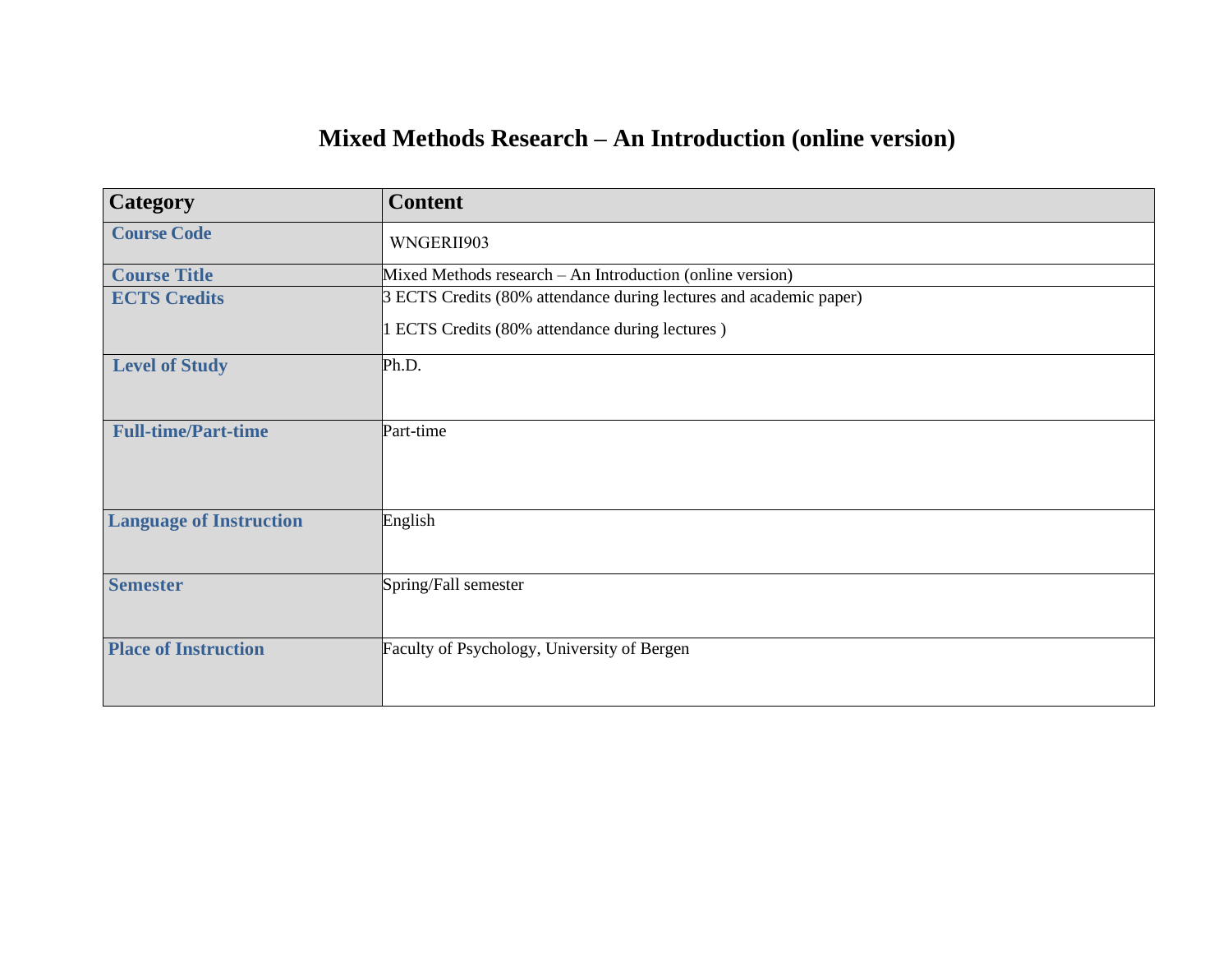| <b>Objectives and Content</b> | Content                                                                                                         |
|-------------------------------|-----------------------------------------------------------------------------------------------------------------|
|                               | The content of this mixed methods research (MMR) course will be:                                                |
|                               |                                                                                                                 |
|                               | Purposes of MMR                                                                                                 |
|                               | Defining MMR                                                                                                    |
|                               | Paradigms in MMR                                                                                                |
|                               | Research design MMR                                                                                             |
|                               | Sampling methods in MMR                                                                                         |
|                               | Trustworthiness, validity, and legitimation in MMR                                                              |
|                               | Data analysis in MMR                                                                                            |
|                               | <b>Writing MMR</b>                                                                                              |
|                               | Main learning objectives                                                                                        |
|                               | The main course goal is to introduce PhD students to mixed methods research, and show examples of how to        |
|                               | carry out MMR in your doctoral thesis. Throughout the course the PhD students will develop their                |
|                               | understanding of how to design MMR, collect quantitative and qualitative data, analyze these multiple data      |
|                               | sources, and report it as a coherent whole in their own doctoral thesis. The course aims to develop the PhD     |
|                               | students' abilities to understand the ontological, axiological, epistemological and methodological implications |
|                               | of MMR in their own doctoral thesis.                                                                            |
|                               | After completing the course, the PhD students will have general knowledge about:                                |
|                               |                                                                                                                 |
|                               | The varieties and purposes of MMR                                                                               |
|                               | How referees and editors assess MMR articles                                                                    |
|                               | The most common research designs in MMR at the PhD level                                                        |
|                               | How to write about MMR in your synopsis in a coherent way                                                       |
|                               | The required transparency of MMR as part of your doctoral thesis                                                |
|                               | Ways of presenting MMR findings in your articles and synopsis                                                   |
|                               | After completing the course, the PhD student will have specific knowledge about:                                |
|                               | How to carry out mixed methods research                                                                         |
|                               | Philosophy of science underpinnings of MMR (ontological, axiological, epistemological and                       |
|                               | methodological positioning)                                                                                     |
|                               | Theoretical frameworks in MMR doctoral studies                                                                  |
|                               | Different research designs in MMR                                                                               |
|                               | How to present MMR findings in the articles and synopsis                                                        |
|                               |                                                                                                                 |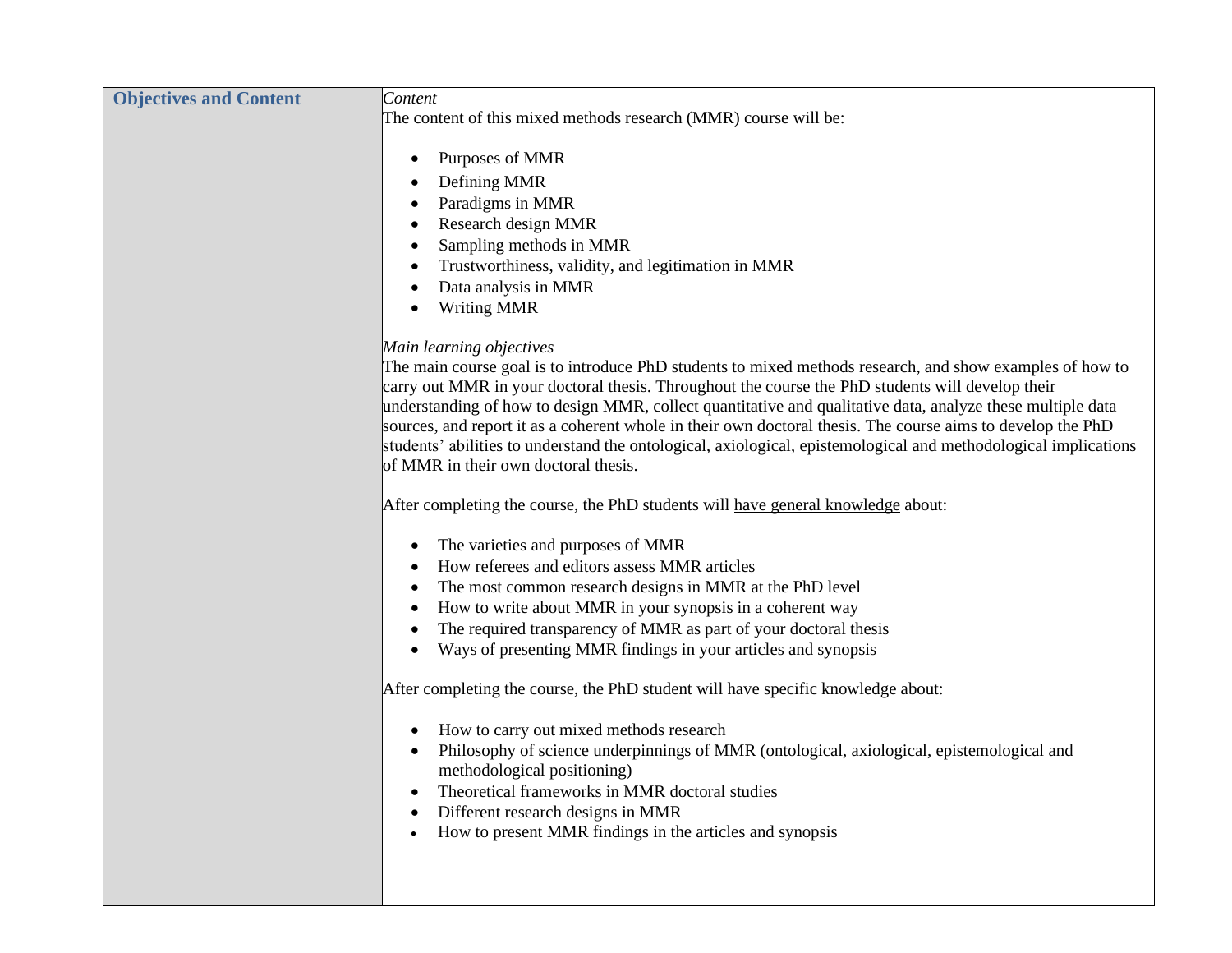| <b>Learning Outcomes</b>                                | By completing the course the PhD students will have completed the following learning aims, which are here<br>defined as knowledge, skills, and general competence:                                                                                                                                                                                                                                                                                                     |
|---------------------------------------------------------|------------------------------------------------------------------------------------------------------------------------------------------------------------------------------------------------------------------------------------------------------------------------------------------------------------------------------------------------------------------------------------------------------------------------------------------------------------------------|
|                                                         | Knowledge:                                                                                                                                                                                                                                                                                                                                                                                                                                                             |
|                                                         | The PhD student will have knowledge about how to conduct MMR as part of an article based PhD thesis,<br>purposes of MMR in an article based PhD thesis research, and what are the most common ground elements a of<br>MMR study at doctoral level. The PhD student will be familiar with relevant research design within MMR, and<br>how to apply these in their own doctoral thesis. The PhD student will be familiar with various ways for<br>assessing MMR studies. |
|                                                         | Skills:<br>The PhD student will be able to design a MMR study in a coherent and transparent way for article based PhD<br>thesis.                                                                                                                                                                                                                                                                                                                                       |
|                                                         | General competence:<br>The PhD student will be able to understand the purpose of mixed methods research, the required skills to design<br>a MMR study and carry out MMR study as part of their doctoral thesis.                                                                                                                                                                                                                                                        |
| <b>Required Previous Knowledge</b>                      | Master's degree within disciplines relevant to pedagogy, educational research, psychology, medicine and health<br>science.                                                                                                                                                                                                                                                                                                                                             |
| <b>Recommended previous</b><br><b>Knowledge</b>         | Should understand basic quantitative and qualitative methods from Bachelor- and Master's level                                                                                                                                                                                                                                                                                                                                                                         |
| <b>Credit Reduction due to Course</b><br><b>Overlap</b> | None                                                                                                                                                                                                                                                                                                                                                                                                                                                                   |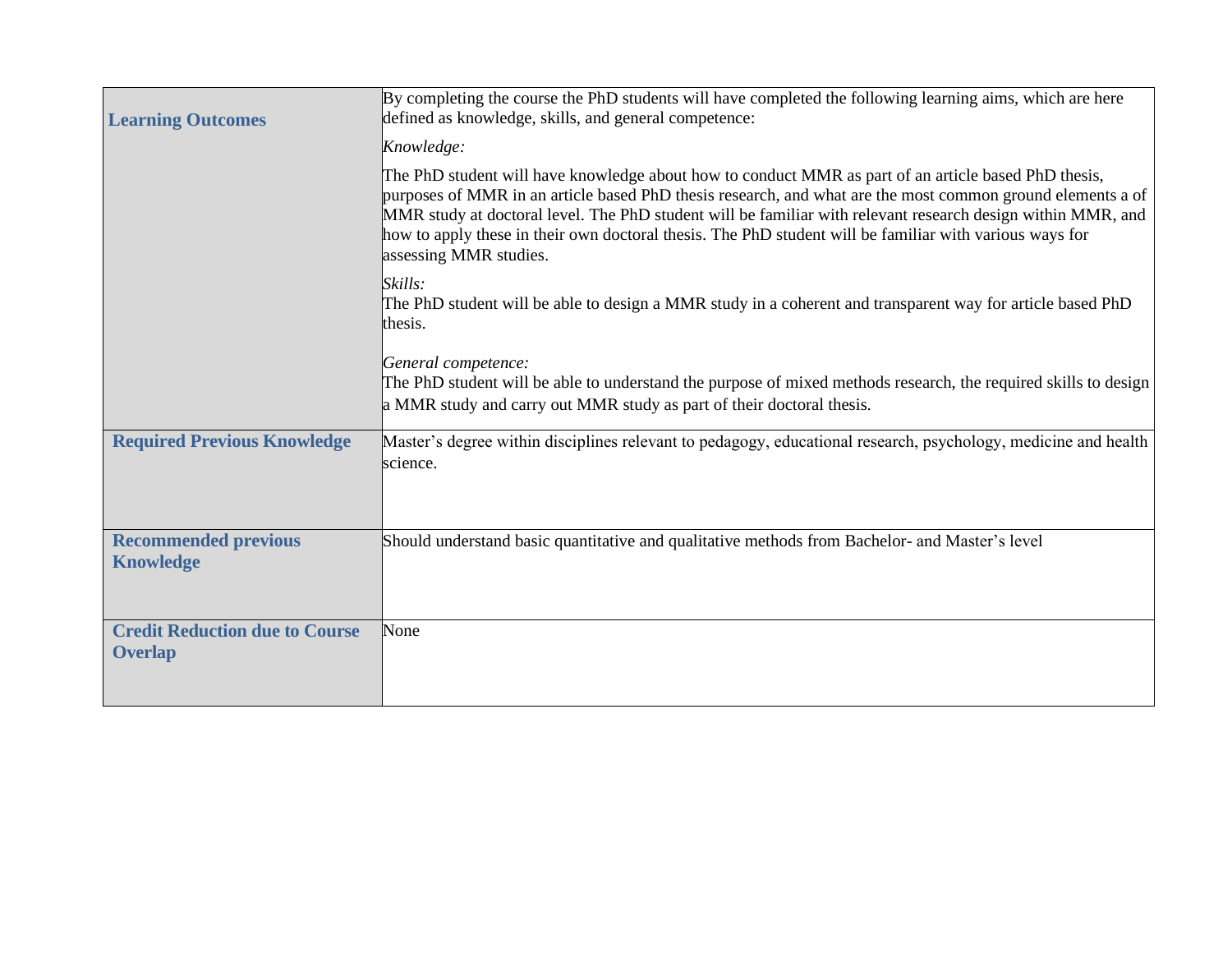| Is the course open or reserved for<br>students enrolled in particular<br>programmes? | The course is open for students at Ph.D-level within pedagogy and educational sciences.                                                                                                                                                                                                                                                                                                                                                                                                                                                                                                                                                                                 |
|--------------------------------------------------------------------------------------|-------------------------------------------------------------------------------------------------------------------------------------------------------------------------------------------------------------------------------------------------------------------------------------------------------------------------------------------------------------------------------------------------------------------------------------------------------------------------------------------------------------------------------------------------------------------------------------------------------------------------------------------------------------------------|
| <b>Teaching Methods and Extent of</b><br><b>Organized Teaching</b>                   | Teaching will be organized as online lectures and cases at the University of Bergen. Also, data bases,<br>assessment tools and design templates will be demonstrated. In addition, the course will have obligatory digital<br>elements integrated in the course design (e.g. "flipped classroom") and assessment- and evaluation procedures.<br>The PhD students' preliminary thoughts and drafts concerning their own MMR study will form the basis for<br>further discussion regarding the purposes and the elements of the MMR. The PhD students will become aware<br>of the importance of integrating MMR as part of a coherent whole in their own doctoral thesis. |
| <b>Compulsory Assignments and</b><br><b>Attendance</b>                               | 80 % attendance during lectures                                                                                                                                                                                                                                                                                                                                                                                                                                                                                                                                                                                                                                         |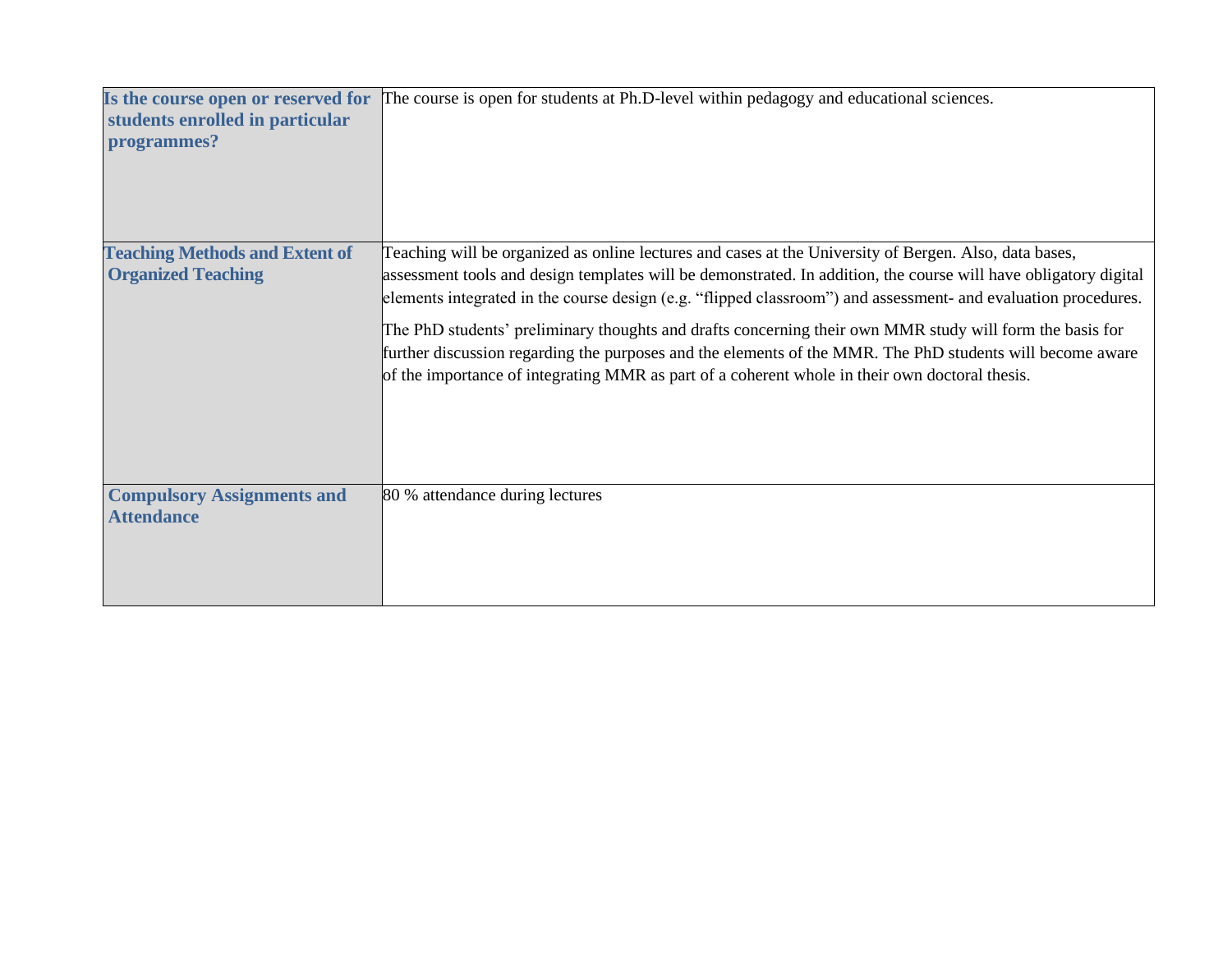| <b>Forms of Assessment</b>          | The assessment criteria at the Faculty of Psychology will be used.                                                                                                                                                                                                                                                                                                                                                                                                                                                                                                                         |
|-------------------------------------|--------------------------------------------------------------------------------------------------------------------------------------------------------------------------------------------------------------------------------------------------------------------------------------------------------------------------------------------------------------------------------------------------------------------------------------------------------------------------------------------------------------------------------------------------------------------------------------------|
|                                     | Pass or fail                                                                                                                                                                                                                                                                                                                                                                                                                                                                                                                                                                               |
|                                     | 3 ECTS Credits: Pass included 80 % attendance during lectures and approval of academic paper (2500-3000<br>words) where the PhD student demonstrates how he or she can carry out a MMR study in his or her doctoral<br>thesis. The paper will be assessed (approved/revise and resubmit) by the course coordinator or instructor. The<br>workload for the paper is estimated to be 2 weeks. The PhD student should set aside enough time for work with<br>the prescribed course texts and the paper before the set submission deadline.<br>1 ECTS Credits: 80% attendance during lectures. |
| <b>Examination Support Material</b> | All forms of examination support materials are allowed                                                                                                                                                                                                                                                                                                                                                                                                                                                                                                                                     |
| <b>Grading Scale</b>                | Pass or fail                                                                                                                                                                                                                                                                                                                                                                                                                                                                                                                                                                               |
|                                     | 3 ECTS Credits: Pass included 80 % attendance during lectures and approval of academic paper (2500-3000<br>words) where the PhD student demonstrates how he or she will carry out a MMR study in his or her own<br>doctoral thesis. The paper will be assessed (approved/revise and resubmit) by the course coordinator or<br>instructor. The workload for the paper is estimated to be 2 weeks. The PhD student should set aside enough time<br>for work with the prescribed course texts and the paper before the set submission deadline.                                               |
|                                     | 1 ECTS Credits: 80% attendance during lectures.                                                                                                                                                                                                                                                                                                                                                                                                                                                                                                                                            |
| <b>Assessment Semester</b>          | Spring/Fall                                                                                                                                                                                                                                                                                                                                                                                                                                                                                                                                                                                |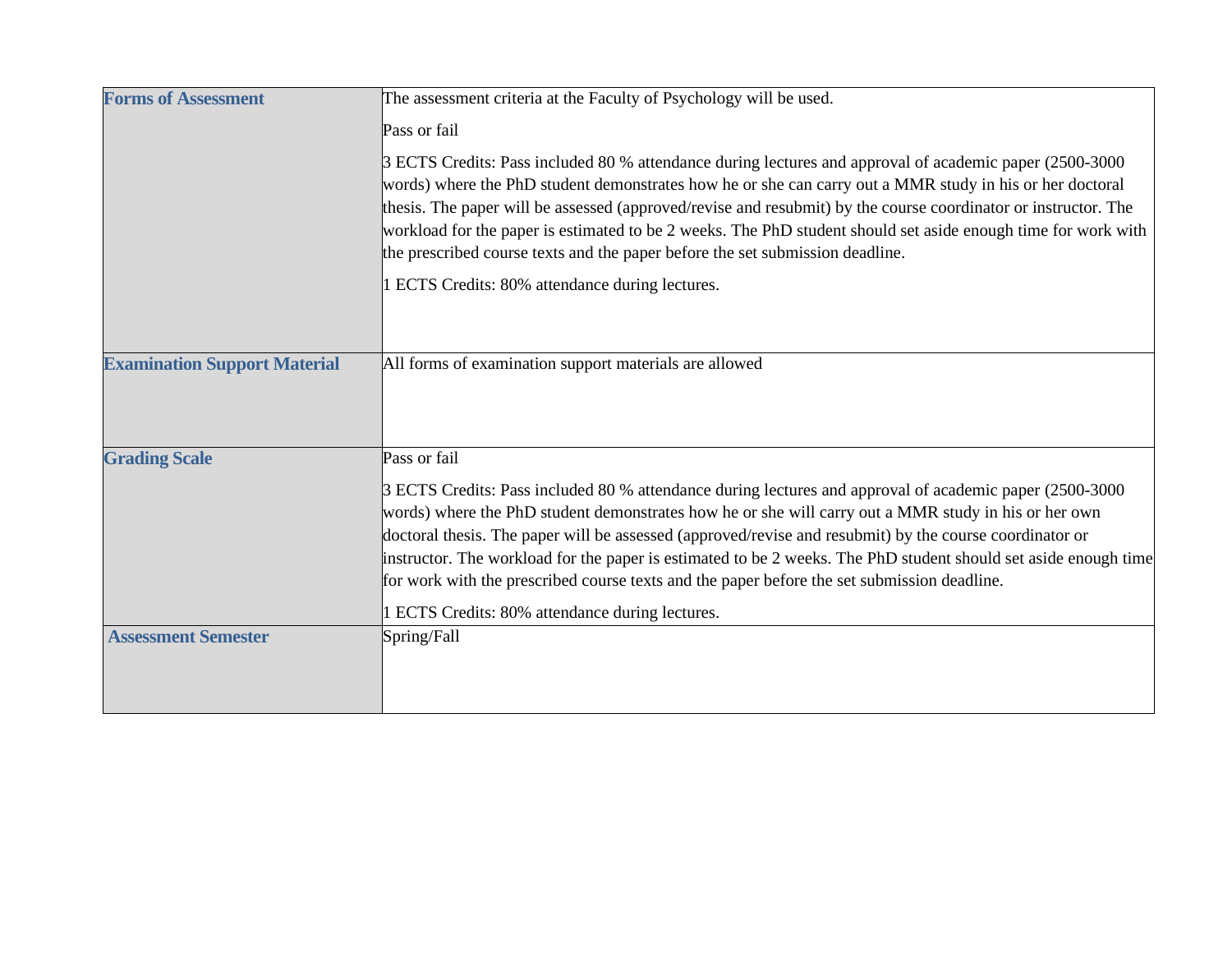| <b>Reading List</b> | <b>Required Reading</b>                                                                                                                                                                                                                 |
|---------------------|-----------------------------------------------------------------------------------------------------------------------------------------------------------------------------------------------------------------------------------------|
|                     |                                                                                                                                                                                                                                         |
|                     | Fetters, M. D., Curry, L. A., & Creswell, J. W. (2013). Achieving integration in mixed methods designs – principles and                                                                                                                 |
|                     | practices. Health Services Research, 48, 2134-2156.<br>Hesse-Biber, S., Rodriguez, D. og Frost, N.A. (2015). Qualitatively Driven Approach to Multimethod and Mixed Methods                                                             |
|                     | Research. I S. Hesse-Biber og B. Johnson, The Oxford Handbook of Multimethod and Mixed Methods Research Inquiry (s.                                                                                                                     |
|                     | 3-20) (Oxford Library of Psychology). Oxford: Oxford University Press                                                                                                                                                                   |
|                     | Johnson, R. B., & Christensen, L. (2017a). Quantitative, Qualitative, and Mixed Research. In Johnson, R. B., &                                                                                                                          |
|                     | Christensen, L., Educational Research: Quantitative, Qualitative, and Mixed Approaches (Chapter 2, pp. 29-56, 6th ed.).                                                                                                                 |
|                     | US: SAGE Publications Inc.                                                                                                                                                                                                              |
|                     | Johnson, R. B., & Christensen, L. (2017b). Validity of Research Results in Quantitative, Qualitative, and Mixed research.                                                                                                               |
|                     | In Johnson, R. B., & Christensen, L., <i>Educational Research: Quantitative, Qualitative, and Mixed Approaches</i> (Chapter 11                                                                                                          |
|                     | pp. 281–313, 6th ed.). US: SAGE Publications Inc.                                                                                                                                                                                       |
|                     | Johnson, R. B., & Christensen, L. (2017c). Mixed Research. In Johnson, R. B., & Christensen, L., <i>Educational Research</i> :                                                                                                          |
|                     | Quantitative, Qualitative, and Mixed Approaches (Chapter 17, pp. 466-494, 6th ed.). US: SAGE Publications Inc.                                                                                                                          |
|                     | Johnson, R. B., & Christensen, L. (2017d). Mixed data analysis. In Johnson, R. B., & Christensen, L., <i>Educational</i><br>Research: Quantitative, Qualitative, and Mixed Approaches (from Chapter 20, pp. 590-602, 6th ed.). US: SAGE |
|                     | Publications Inc.                                                                                                                                                                                                                       |
|                     | Johnson, R. B., & Christensen, L. (2017e). Writing MMR Reports. In Johnson, R. B., & Christensen, L., Educational                                                                                                                       |
|                     | Research: Quantitative, Qualitative, and Mixed Approaches (from Chapter 21, pp. 632-634, 6th ed.). US: SAGE                                                                                                                             |
|                     | Publications Inc.                                                                                                                                                                                                                       |
|                     | Johnson, R. B., Russo, F., & Schoonenboom, J. (2017). Causation in Mixed Methods Research: The Meeting of                                                                                                                               |
|                     | Philosophy, Science, and Practice. Journal of Mixed Methods Research, 1-20. DOI: 10.1177/155868917719610 (20 pages)                                                                                                                     |
|                     | Schoonenboom, J., & Johnson, R. B. (2017). How to Construct a Mixed Methods Research                                                                                                                                                    |
|                     | Design. Kölner Zeitschrift für Soziologie und Sozialpsychologie, 69(2), 107-131                                                                                                                                                         |
|                     | <b>Recommended (not required) Reading</b>                                                                                                                                                                                               |
|                     | Brevik, L. (2015). How teachers teach and readers read. Developing reading comprehension in English in Norwegian                                                                                                                        |
|                     | upper secondary school. Doctoral thesis. Oslo: University of Oslo.                                                                                                                                                                      |
|                     | Ludvigsen, K., Krumsvik, R. & Furnes, B. (2015). Creating Formative Feedback Spaces in Large Lectures, Computers and                                                                                                                    |
|                     | Education. 88, 48-63                                                                                                                                                                                                                    |
|                     | Maxwell, J. (2010). Using Numbers in Qualitative Research. Qualitative Inquiry, 16(6), 475-482                                                                                                                                          |
|                     | Shim, M. (2016). A Model of Dance/Movement Therapy for Resilience Building in People Living with Chronic Pain: A<br>Mixed Methods Grounded Theory Study. Dissertation defense (See attached file and video clip 2)                      |
|                     |                                                                                                                                                                                                                                         |
|                     |                                                                                                                                                                                                                                         |
|                     |                                                                                                                                                                                                                                         |
|                     |                                                                                                                                                                                                                                         |
|                     |                                                                                                                                                                                                                                         |
|                     |                                                                                                                                                                                                                                         |